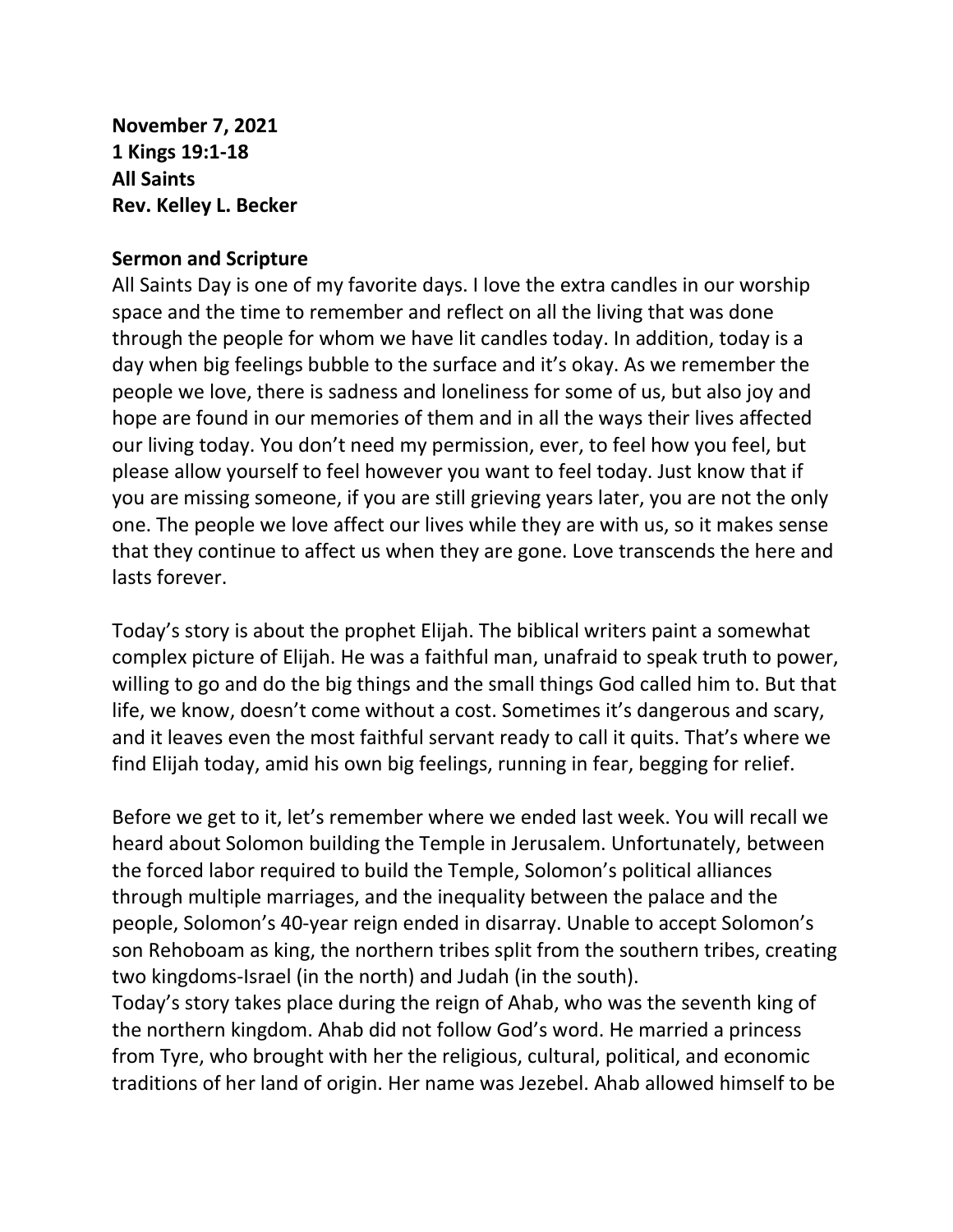heavily influenced by Jezebel. This included worshiping her god, Baal. When I've preachers talk about Jezebel, I've usually heard them say something derogatory about her influence on Ahab. Here's the thing: Jezebel was practicing the faith of her land. It's Ahab who was supposed to be faithful to the God of Israel. Why is Jezebel always viewed as the problem? Shouldn't Ahab have known better? Anyway, that's a sermon for another day.

Back to Elijah, in order to bring Ahab and Jezebel to faithfulness, he declared there would be no rain in Israel until they repented and turned toward Israel's God. Following that, Elijah went to stay with a foreign widow and her son, promising that her jar of flour and oil would never run out, and even healing her son when he fell ill. In the third year of this drought, Elijah had a standoff with Ahab's royal court prophets, who were prophets of Baal. They and Elijah each set up a sacrifice on top of Mount Carmel, with the wood and the animal ready, and they called on their respective gods to send the fire. Baal did not answer, but Israel's God did, in a spectacular way, and everyone declared "the Lord is God."

Elijah used this as an opportunity to have all the court prophets killed. We pick up the story that night in the royal palace, as King Ahab reports to Queen Jezebel all that happened on the mountain.

This is 1 Kings 19:1-18:

**19** Ahab told Jezebel all that Elijah had done, and how he had killed all the prophets with the sword. **<sup>2</sup>** Then Jezebel sent a messenger to Elijah, saying, "So may the gods do to me, and more also, if I do not make your life like the life of one of them by this time tomorrow." **<sup>3</sup>** Then he was afraid; he got up and fled for his life, and came to Beer-sheba, which belongs to Judah; he left his servant there. **<sup>4</sup>** But he himself went a day's journey into the wilderness and came and sat down under a solitary broom tree. He asked that he might die: "It is enough; now, O Lord, take away my life, for I am no better than my ancestors." **<sup>5</sup>** Then he lay down under the broom tree and fell asleep. Suddenly an angel touched him and said to him, "Get up and eat." **<sup>6</sup>**He looked, and there at his head was a cake baked on hot stones, and a jar of water. He ate and drank and lay down again. **<sup>7</sup>** The angel of the Lord came a second time, touched him, and said, "Get up and eat, otherwise the journey will be too much for you." **<sup>8</sup>**He got up, and ate and drank; then he went on the strength of that food forty days and forty nights to Horeb the mount of God. **<sup>9</sup>** At that place he came to a cave and spent the night there.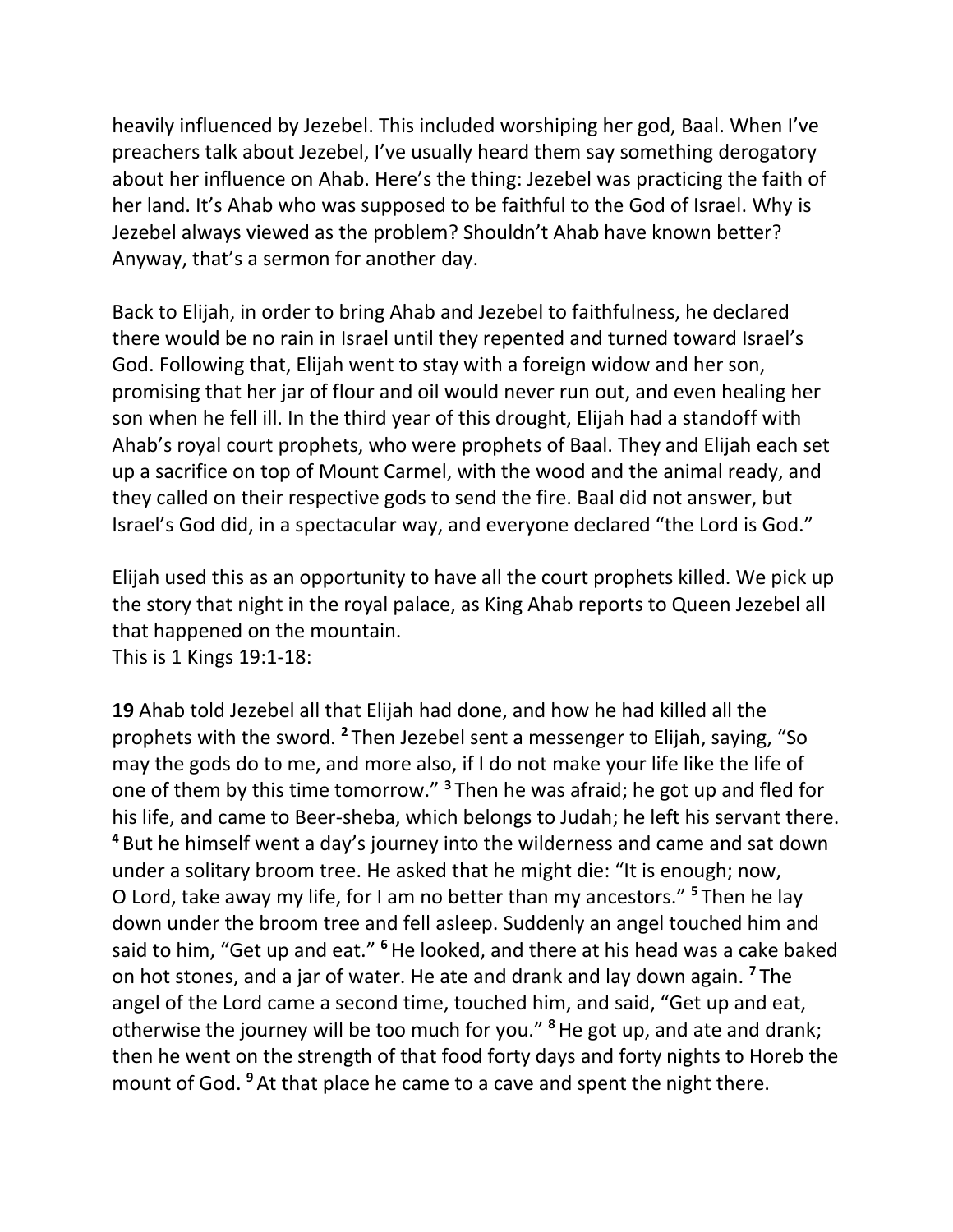Then the word of the Lord came to him, saying, "What are you doing here, Elijah?" **<sup>10</sup>**He answered, "I have been very zealous for the Lord, the God of hosts; for the Israelites have forsaken your covenant, thrown down your altars, and killed your prophets with the sword. I alone am left, and they are seeking my life, to take it away."

**<sup>1</sup>**He said, "Go out and stand on the mountain before the Lord, for the Lord is about to pass by." Now there was a great wind, so strong that it was splitting mountains and breaking rocks in pieces before the Lord, but the Lord was not in the wind; and after the wind an earthquake, but the Lord was not in the earthquake; **<sup>12</sup>** and after the earthquake a fire, but the Lord was not in the fire; and after the fire a sound of sheer silence. **<sup>13</sup>**When Elijah heard it, he wrapped his face in his mantle and went out and stood at the entrance of the cave. Then there came a voice to him that said, "What are you doing here, Elijah?" **<sup>14</sup>**He answered, "I have been very zealous for the Lord, the God of hosts; for the Israelites have forsaken your covenant, thrown down your altars, and killed your prophets with the sword. I alone am left, and they are seeking my life, to take it away." **<sup>15</sup>** Then the Lord said to him, "Go, return on your way to the wilderness of Damascus; when you arrive, you shall anoint Hazael (Haza-el) as king over Aram. **<sup>16</sup>** Also you shall anoint Jehu son of Nimshi as king over Israel; and you shall anoint Elisha son of Shaphat (Sha-fat)of Abel-meholah as prophet in your place. **<sup>17</sup>**Whoever escapes from the sword of Hazael, Jehu shall kill; and whoever escapes from the sword of Jehu, Elisha shall kill. **<sup>18</sup>** Yet I will leave seven thousand in Israel, all the knees that have not bowed to Baal, and every mouth that has not kissed him."

Elijah begins the story afraid. So, he did what human beings are wired to do in the face of fear, He ran away and, in the middle of nowhere, found a tree to sit under where he begged God to let him die. He was done. He had done everything he had been asked and he had nothing left to give, "It is enough; now, O Lord, take away my life, for I am no better than my ancestors," he said. Elijah's words are reminiscent of Moses's words in the book of Numbers, chapter 11, when he said to God, amid the incessant complaining of the Israelites, "I am not able to carry all this people alone, for they are too heavy for me. If this is the way you are going to treat me, put me to death at once…"

This sentiment expressed by both Moses and Elijah is complete and utter despair. It is deep sadness all the way to the core. While none of us have been entrusted with saving an entire nation of people, it is likely some of us have experienced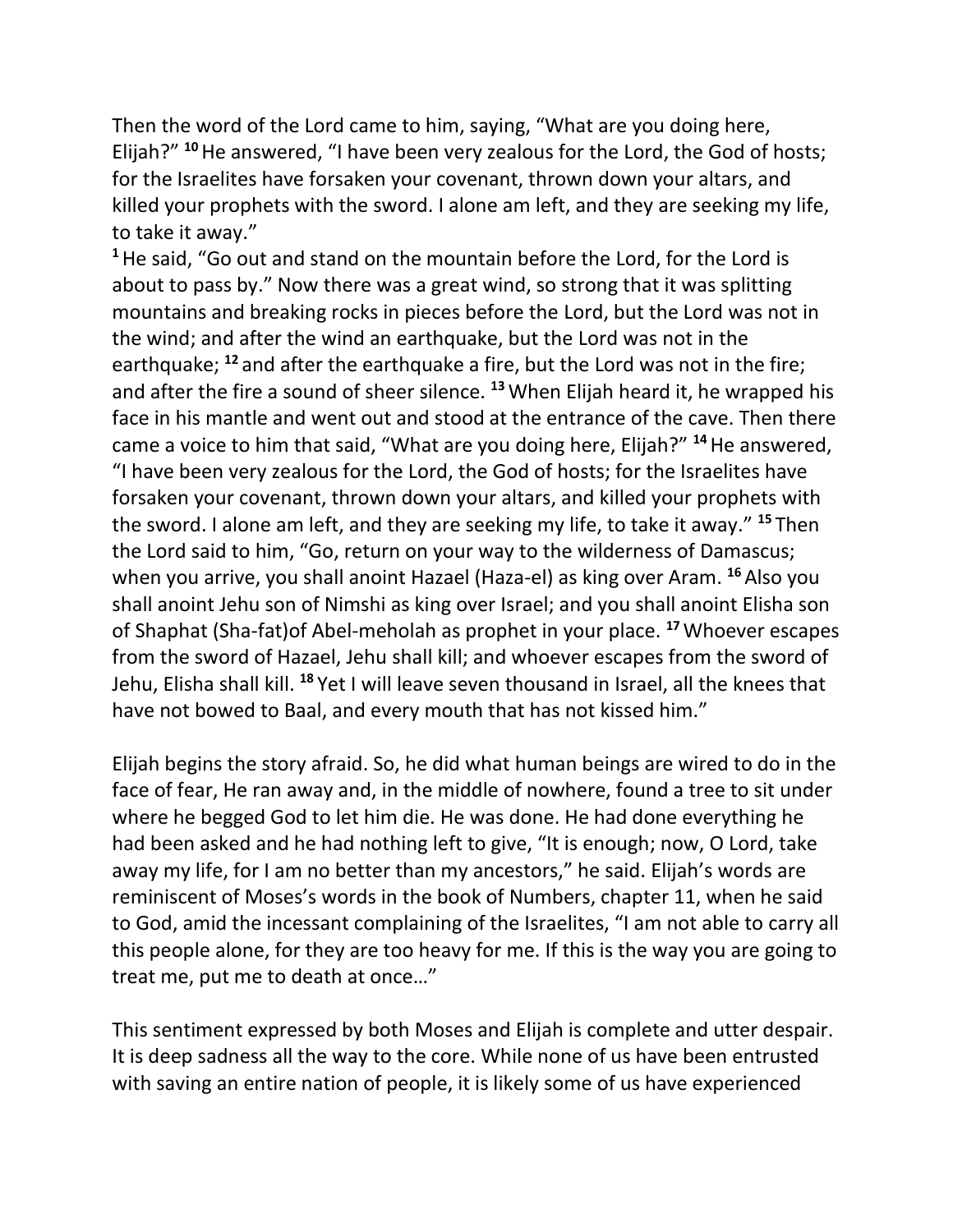leadership at times when it seems like our very best was not enough and nobody could possibly understand what we were going through. Good times. It is lonely and isolating when we feel like despite our best efforts, we have missed the mark. Or maybe your deep sadness hasn't come as a result of leadership bumps in the road. Maybe your sadness is a result of profound loss-loss of a dream, loss of financial security, loss of health, loss of relationship, loss of someone you love. Whatever the source of your sadness, this story of Elijah has a word for you.

And the first word is, allow yourself to be cared for. And even if other people are not caring for you or angels are not bringing you cake or water, care for yourself. Elijah flung himself under a tree, wished for death, and fell asleep. When the angel woke him up, there was cake! He ate and he drank and then went back to sleep. To be honest, sometimes that's what we need isn't it? A major carb load and a nap. When the angel woke him up again, there was more cake and he was told to eat and drink in order to give him strength for the journey. Because God wasn't done with him yet.

But to be clear, before God said, "Go get 'em Tiger, get back out there," Elijah was to rest and refuel. I feel like if a nap and cake is good enough for Elijah, it's good enough for all of us. Friends, it is okay to be exhausted. There are times when feeling sad, lonely, frustrated, angry, or desperate is appropriate, perhaps especially in this weird season of COVID that none of us have known how to navigate. When you feel all the big feelings, you don't have to just power through. You don't have to suppress them, pretend they aren't there, and move on. Feel them, allow yourself to rest, eat well, hydrate, cover up with your favorite blanket, listen to your favorite song or watch your favorite show over and over again. Take care of yourself and allow the angels around you to take care of you too. Again, if it's good enough for Elijah, it's good enough for us.

Once Elijah had reset, he went to Mount Horeb, which is another parallel the biblical writers have drawn between Moses and Elijah. It was on Mount Horeb that Moses communed with God and received the Ten Commandments and where the people entered into covenant with God. There, God asked him, "What are you doing here, Elijah?" Given the opportunity to tell God exactly how he felt, he did…and he exaggerated a bit. He said, "I have been very zealous for the Lord…I alone am left." That wasn't true. There were other faithful people left, but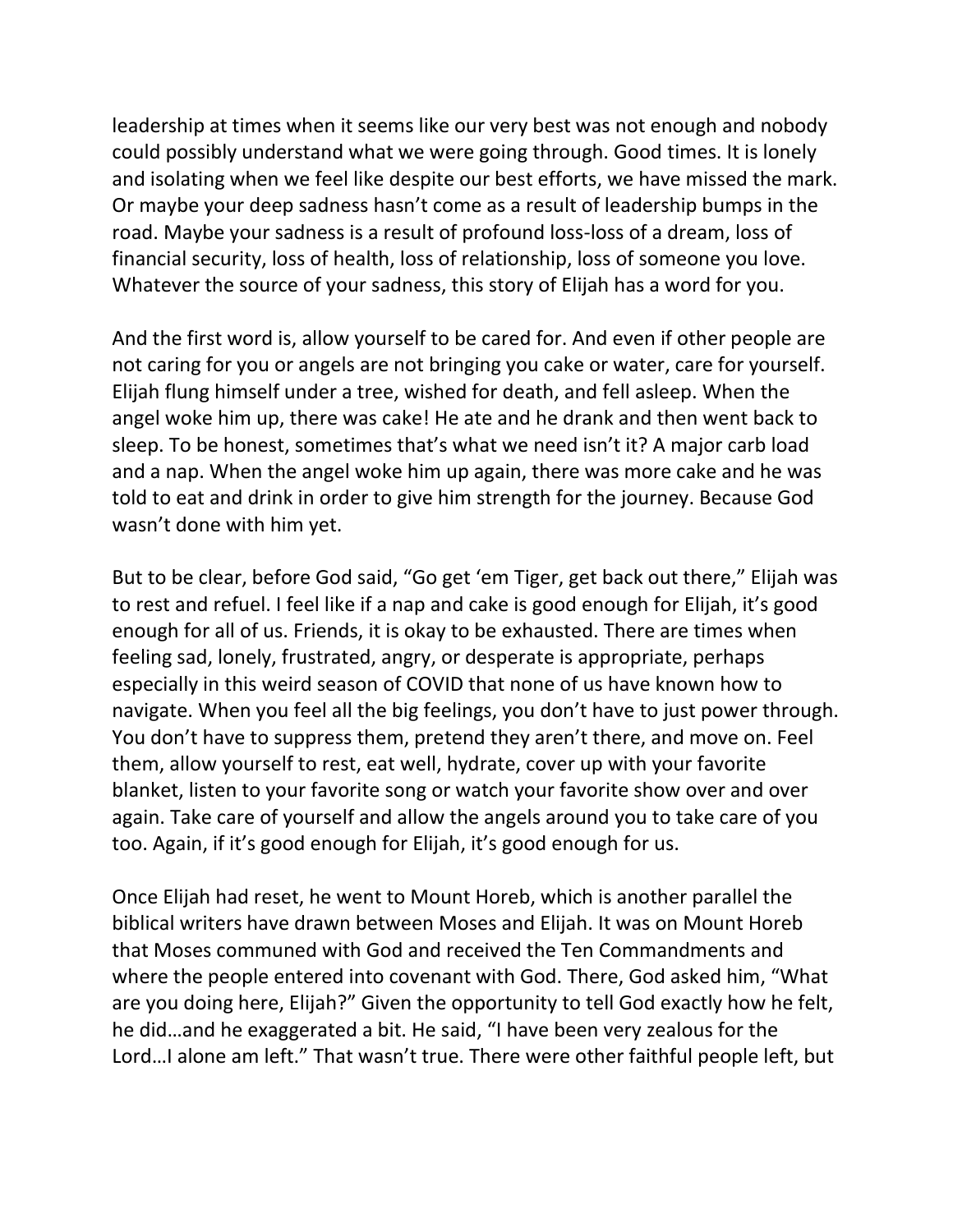we can certainly understand how Elijah could feel pretty isolated. Jezebel hadn't threatened to kill the other people, just Elijah.

God told Elijah to go outside the cave he was in and wait for the Lord to pass by. Knowing what we know about the ways in which God generally appears in stories, we might expect God to appear in fire, like he did in the burning bush for Moses, or in a powerful wind or trembling of the earth. Those things all happened in this story, but the text tells us, God was not in the wind, the earthquake, or the fire. Where did Elijah encounter God?

In the New Revised Standard Translation that I read earlier, Elijah encountered God in "a sound of sheer silence." The King James Version says, "a still small voice."

But my favorite is the Common English Bible, it reads, "After the fire, there was a sound. Thin. Quiet."

This last translation reminds me of the phrase "thin place," which we use to describe a moment or place in which it seems that God draws especially near. The phrase has its roots in "the mystical world of Celtic spirituality and the Celtic Christians, who were deeply connected to the natural world and considered every aspect of life to be infused with the presence of the Divine…While historically the ancient Celts viewed thin places as locations or moments in the cycle of the year where the veil between the world and the spiritual realm diminished and they could encounter those who had gone before them, today thin places are more commonly considered locations in which there is an undeniable connection to the Sacred."<sup>1</sup>

Whatever that moment and that place were like, Elijah encountered God in a new way. I believe there are holy moments and holy places all around us every single day. And sometimes we are too busy living to notice. Sometimes we are grieving so hard that we can't see past our own sadness. Sometimes God doesn't show up like we expect, and we miss it entirely. But sometimes, we are there for it. And when we are, it is beautiful.

What Elijah got from that encounter with God was his marching orders. God had more for him to do. And the same is true for all of us, no matter where we are

<sup>1</sup> https://www.asacredjourney.net/thin-places/